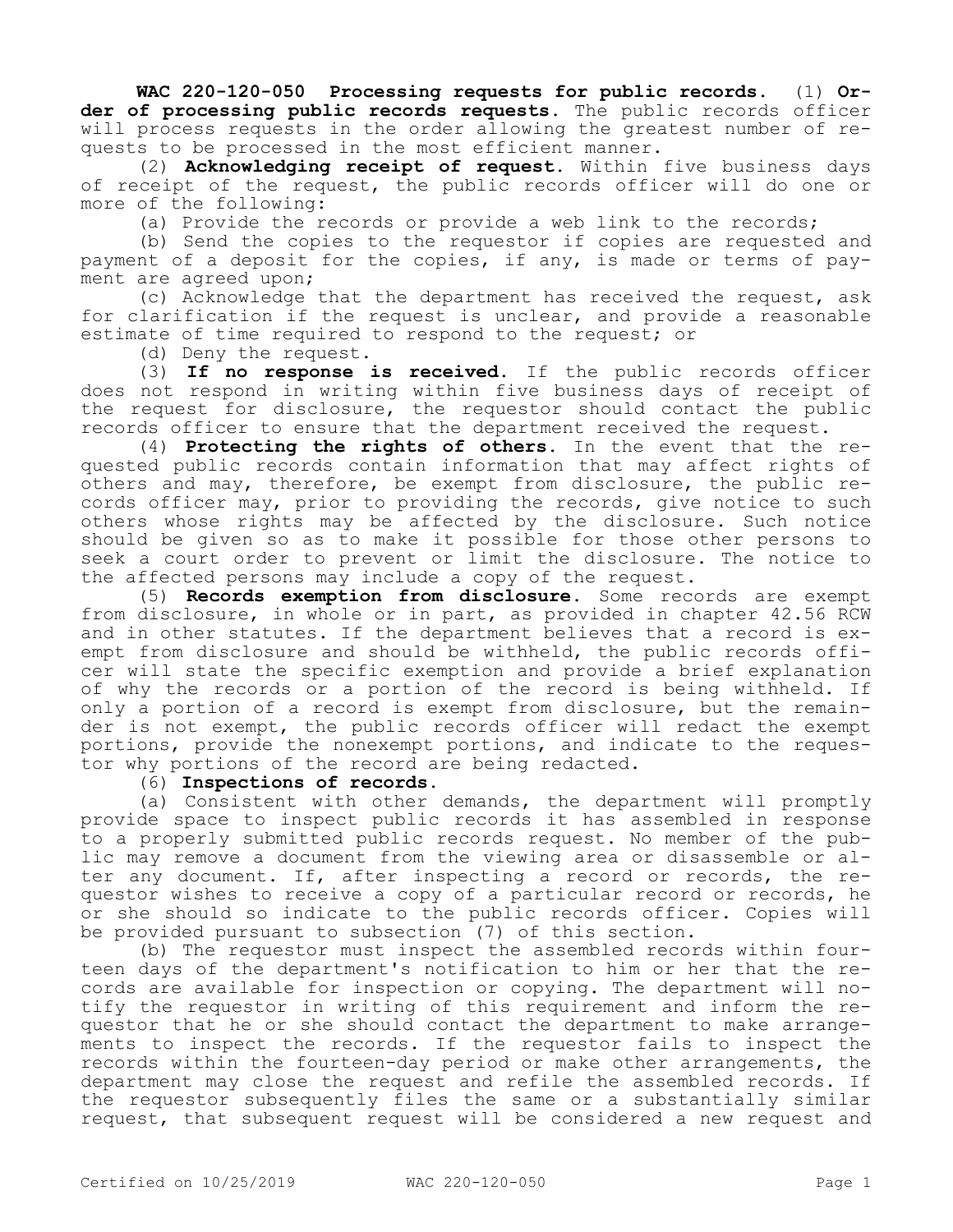will be processed in the order allowing the greatest number of requests to be processed in the most efficient manner.

(7) **Providing copies of records.**

(a) Upon request, the department will provide copies of requested records. Copies may be provided in either hard copy or electronic format, as requested. The cost for copies is set forth in WAC 220-120-060. If a requestor wishes to obtain a copy of a particular record or records after inspecting records, he or she should so indicate to the public records officer, who will make the requested copies or arrange for copying.

(b) Copies may be mailed or emailed to the requestor, or made available for pickup at the department's offices. If the copies are available for pickup at the department's offices, the requestor must pay for the copies within fourteen days of the department's notification to him or her that the copies are available for pickup. The department will notify the requestor in writing of this requirement and inform the requestor that he or she should contact the department to make arrangements to pay for and pick up the copies. If the requestor fails to pay for or pick up the copies within the fourteen-day period, or fails to make other arrangements, the department may close the request. If the requestor subsequently files the same or a substantially similar request, that subsequent request will be considered a new request and will be processed in the order allowing the greatest number of requests to be processed in the most efficient manner.

(8) **Electronic records.** The process for requesting electronic public records is the same as for requesting paper public records. When a person requests records in an electronic format, the public records officer will provide the nonexempt records, or portions of such records that are reasonably locatable, in an electronic format that is used by the agency and is generally commercially available, or in a format that is reasonably translatable from the format in which the agency keeps the record.

(9) **Providing records in installments.** When the request is for a large number of records, the public records officer may make the records available for inspection, or provide copies of the records in installments if he or she reasonably determines it would be practical to provide the records in that manner.

(10) **Closing a withdrawn or abandoned request.** If the requestor either withdraws the request or fails to fulfill his or her obligations to inspect the records or pay the deposit or final payment for the requested copies, then the public records officer may close the request.

(11) **Completion of inspection.** When the inspection of the requested records is complete and all requested copies are provided, the public records officer will indicate that the department has completed a diligent search for the requested records and has made any located, nonexempt records available for inspection. Thereafter, the public records officer may close the request.

(12) **Later discovered documents.** If, after the department informs the requestor that it has provided all available records, the public records officer becomes aware of additional responsive documents within one year that existed at the time of the request, the public records officer will promptly inform the requestor of the additional documents and make them available for inspection or provide copies on an expedited basis.

(13) **Failure to clarify or claim records.** The department may ask the requestor to clarify what information that the requestor is seek